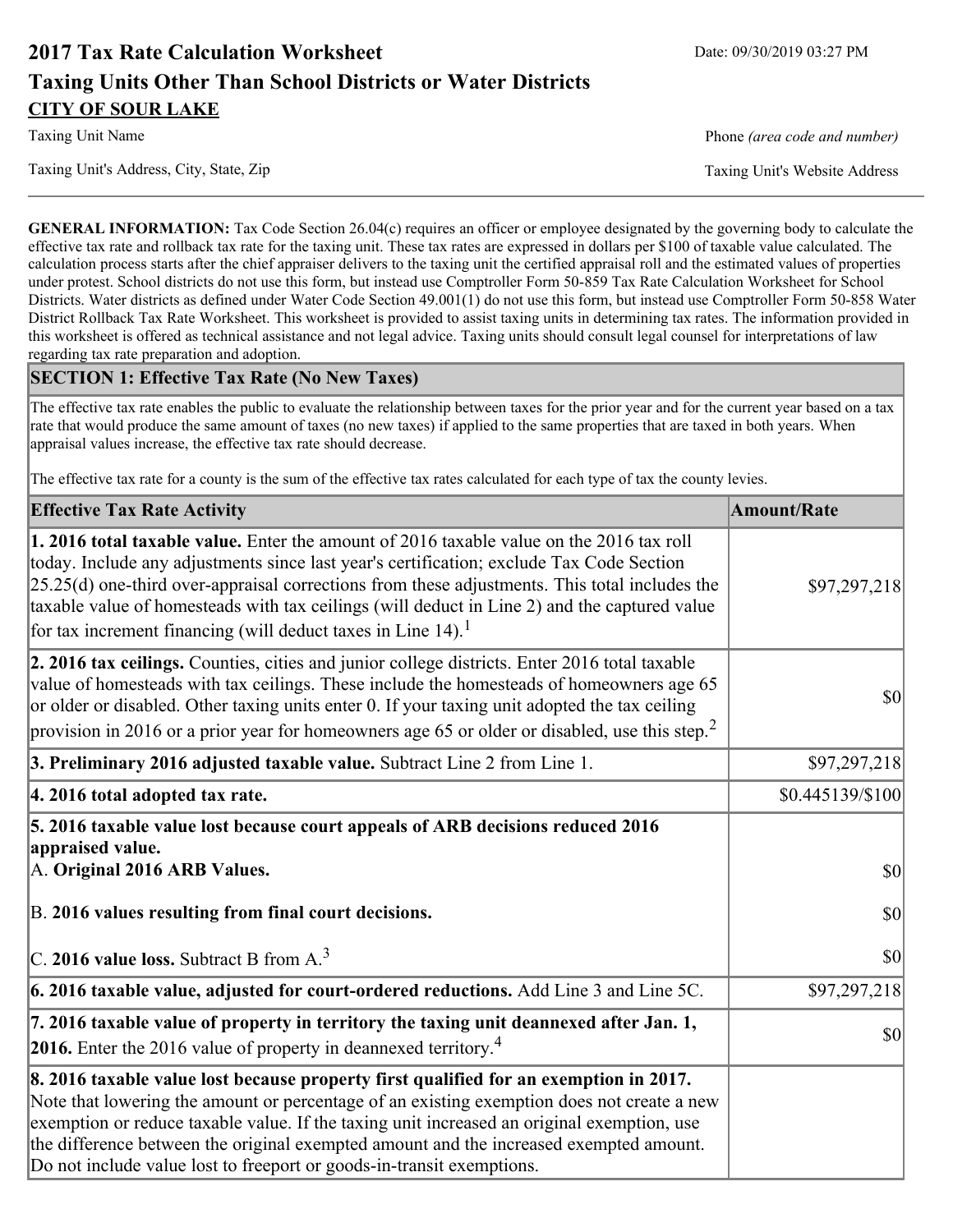| A. Absolute exemptions. Use 2016 market value:                                                                                                                                                                                                                                                                                                                                                                         | \$35,120     |
|------------------------------------------------------------------------------------------------------------------------------------------------------------------------------------------------------------------------------------------------------------------------------------------------------------------------------------------------------------------------------------------------------------------------|--------------|
| B. Partial exemptions. 2017 exemption amount or 2017 percentage exemption times 2016<br>value:                                                                                                                                                                                                                                                                                                                         | \$140,500    |
| C. Value loss. Add A and $B^5$ .                                                                                                                                                                                                                                                                                                                                                                                       | \$175,620    |
| 9. 2016 taxable value lost because property first qualified for agricultural appraisal (1-<br>d or 1-d-1), timber appraisal, recreational/scenic appraisal or public access airport<br>special appraisal in 2017. Use only properties that qualified in 2017 for the first time; do<br>not use properties that qualified in 2016.                                                                                      |              |
| A. 2016 market value:                                                                                                                                                                                                                                                                                                                                                                                                  | 30           |
| B. 2017 productivity or special appraised value:                                                                                                                                                                                                                                                                                                                                                                       | \$0          |
| C. Value loss. Subtract B from $A6$                                                                                                                                                                                                                                                                                                                                                                                    | \$0          |
| 10. Total adjustments for lost value. Add lines 7, 8C and 9C.                                                                                                                                                                                                                                                                                                                                                          | \$175,620    |
| 11. 2016 adjusted taxable value. Subtract Line 10 from Line 6.                                                                                                                                                                                                                                                                                                                                                         | \$97,121,598 |
| 12. Adjusted 2016 taxes. Multiply Line 4 by Line 11 and divide by \$100.                                                                                                                                                                                                                                                                                                                                               | \$432,326    |
| 13. Taxes refunded for years preceding tax year 2016. Enter the amount of taxes refunded<br>by the taxing unit for tax years preceding tax year 2016. Types of refunds include court<br>decisions, Tax Code Section 25.25(b) and (c) corrections and Tax Code Section 31.11<br>payment errors. Do not include refunds for tax year 2016. This line applies only to tax years<br>preceding tax year $2016$ <sup>7</sup> | \$379        |
| 14. Taxes in tax increment financing (TIF) for tax year 2016. Enter the amount of taxes<br>paid into the tax increment fund for a reinvestment zone as agreed by the taxing unit. If the<br>taxing unit has no 2017 captured appraised value in Line 16D, enter $0.8$                                                                                                                                                  | \$0          |
| 15. Adjusted 2016 taxes with refunds and TIF adjustment. Add Lines 12 and 13, subtract<br>Line $14.9$                                                                                                                                                                                                                                                                                                                  | \$432,705    |
| 16. Total 2017 taxable value on the 2017 certified appraisal roll today. This value<br>includes only certified values and includes the total taxable value of homesteads with tax<br>ceilings (will deduct in Line 18). These homesteads include homeowners age 65 or older or<br>disabled. <sup>10</sup>                                                                                                              |              |
| A. Certified values:                                                                                                                                                                                                                                                                                                                                                                                                   | \$99,146,031 |
| B. Counties: Include railroad rolling stock values certified by the Comptroller's office:                                                                                                                                                                                                                                                                                                                              | \$0          |
| $ C$ . Pollution control and energy storage system exemption : Deduct the value of property<br>exempted for the current tax year for the first time as pollution control or energy storage<br>system property:                                                                                                                                                                                                         | \$0          |
| <b>D. Tax increment financing:</b> Deduct the 2017 captured appraised value of property taxable<br>by a taxing unit in a tax increment financing zone for which the 2017 taxes will be deposited<br>into the tax increment fund. Do not include any new property value that will be included in<br>Line 21 below. <sup>11</sup>                                                                                        | \$0          |
|                                                                                                                                                                                                                                                                                                                                                                                                                        | \$99,146,031 |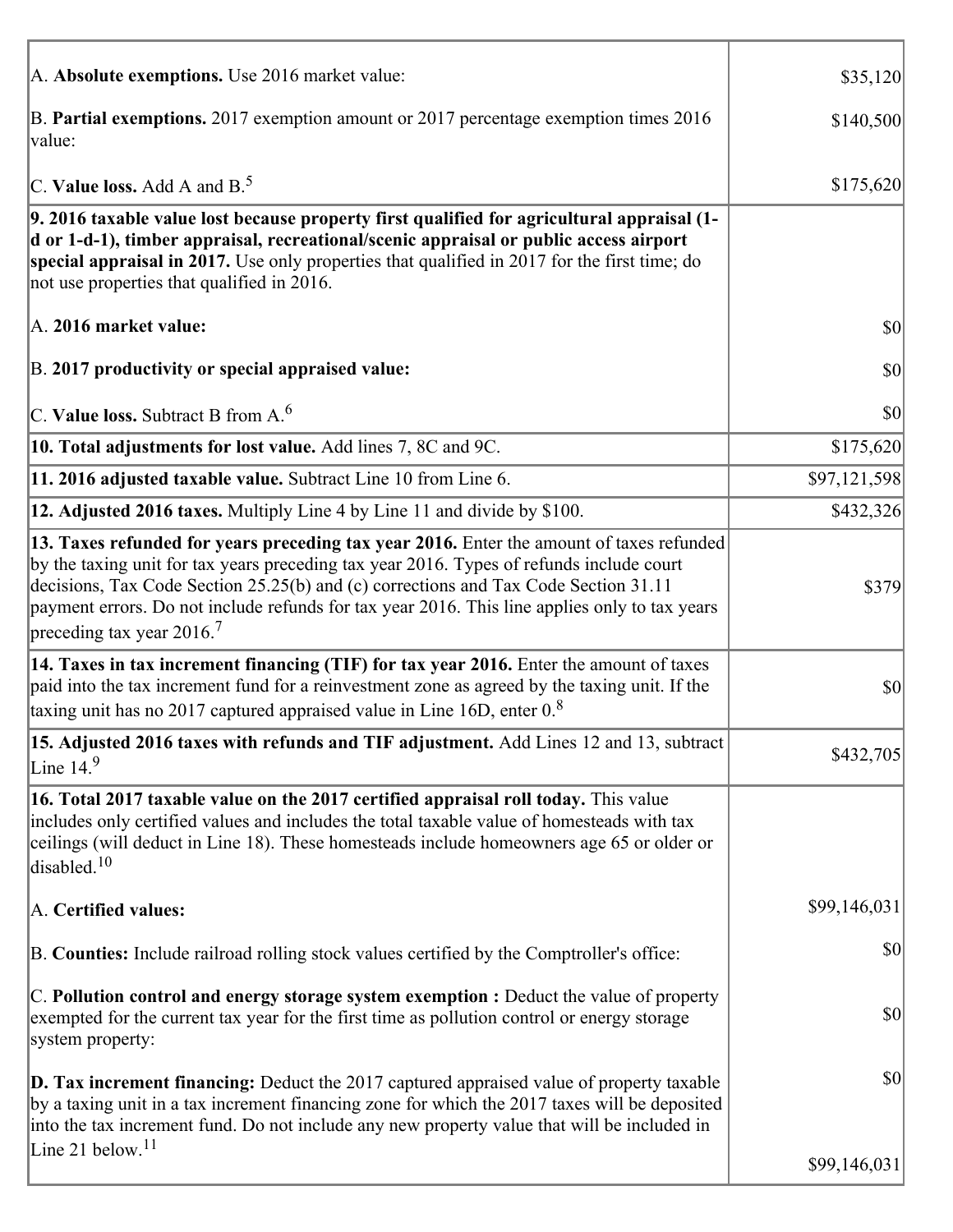| E. Total 2017 value. Add A and B, then subtract C and D.                                                                                                                                                                                                                                                                                                                                                                                                                                                                                                                                                                                                                                                                 |                 |
|--------------------------------------------------------------------------------------------------------------------------------------------------------------------------------------------------------------------------------------------------------------------------------------------------------------------------------------------------------------------------------------------------------------------------------------------------------------------------------------------------------------------------------------------------------------------------------------------------------------------------------------------------------------------------------------------------------------------------|-----------------|
| $ 17$ . Total value of properties under protest or not included on certified appraisal roll. <sup>12</sup>                                                                                                                                                                                                                                                                                                                                                                                                                                                                                                                                                                                                               |                 |
| A. 2017 taxable value of properties under protest. The chief appraiser certifies a list of<br>properties still under ARB protest. The list shows the appraisal district's value and the<br>taxpayer's claimed value, if any, or an estimate of the value if the taxpayer wins. For each of<br>the properties under protest, use the lowest of these values. Enter the total value. <sup>13</sup>                                                                                                                                                                                                                                                                                                                         | \$0             |
| B. 2017 value of properties not under protest or included on certified appraisal roll.<br>The chief appraiser gives taxing units a list of those taxable properties that the chief<br>appraiser knows about, but are not included in the appraisal roll certification. These<br>properties also are not on the list of properties that are still under protest. On this list of<br>properties, the chief appraiser includes the market value, appraised value and exemptions for<br>the preceding year and a reasonable estimate of the market value, appraised value and<br>exemptions for the current year. Use the lower market, appraised or taxable value (as<br>appropriate). Enter the total value. <sup>14</sup> | <b>\$0</b>      |
| C. Total value under protest or not certified: Add A and B.                                                                                                                                                                                                                                                                                                                                                                                                                                                                                                                                                                                                                                                              | $ 10\rangle$    |
| 18. 2017 tax ceilings. Counties, cities and junior colleges enter 2017 total taxable value of<br>homesteads with tax ceilings. These include the homesteads of homeowners age 65 or older<br>or disabled. Other taxing units enter 0. If your taxing units adopted the tax ceiling provision<br>$\vert$ in 2016 or a prior year for homeowners age 65 or older or disabled, use this step. <sup>15</sup>                                                                                                                                                                                                                                                                                                                 | \$0             |
| 19. 2017 total taxable value. Add Lines 16E and 17C. Subtract Line 18.                                                                                                                                                                                                                                                                                                                                                                                                                                                                                                                                                                                                                                                   | \$99,146,031    |
| 20. Total 2017 taxable value of properties in territory annexed after Jan. 1, 2016.<br>Include both real and personal property. Enter the 2017 value of property in territory<br>$\vert$ annexed. <sup>16</sup>                                                                                                                                                                                                                                                                                                                                                                                                                                                                                                          | $ 10\rangle$    |
| 21. Total 2017 taxable value of new improvements and new personal property located<br>in new improvements. New means the item was not on the appraisal roll in 2016. An<br>improvement is a building, structure, fixture or fence erected on or affixed to land. New<br>additions to existing improvements may be included if the appraised value can be<br>determined. New personal property in a new improvement must have been brought into the<br>taxing unit after Jan. 1, 2016, and be located in a new improvement. New improvements <b>do</b><br>include property on which a tax abatement agreement has expired for $2017$ . <sup>17</sup>                                                                      | \$1,084,250     |
| 22. Total adjustments to the 2017 taxable value. Add Lines 20 and 21.                                                                                                                                                                                                                                                                                                                                                                                                                                                                                                                                                                                                                                                    | \$1,084,250     |
| 23. 2017 adjusted taxable value. Subtract Line 22 from Line 19.                                                                                                                                                                                                                                                                                                                                                                                                                                                                                                                                                                                                                                                          | \$98,061,781    |
| 24. 2017 effective tax rate. Divide Line 15 by Line 23 and multiply by $$100$ . <sup>18</sup>                                                                                                                                                                                                                                                                                                                                                                                                                                                                                                                                                                                                                            | \$0.441257/S100 |
| 25. COUNTIES ONLY. Add together the effective tax rates for each type of tax the county<br>levies. The total is the 2017 county effective tax rate. <sup>19</sup>                                                                                                                                                                                                                                                                                                                                                                                                                                                                                                                                                        |                 |

- <sup>2</sup>Tex. Tax Code Section 26.012(14)
- <sup>1</sup>Tex. Tax Code Section 26.012(14) <sup>9</sup>Tex. Tax Code Section 26.012(13) <sup>9</sup>Tex. Tax Code Section 26.012
	-
- <sup>3</sup>Tex. Tax Code Section 26.012(13) <sup>11</sup>Tex. Tax Code Section 26.03(c) <sup>4</sup>Tex. Tax Code Section 26.01(c) and <sup>12</sup>Tex. Tax Code Section 26.01(c) and <sup>12</sup>Tex. Tax Code Section 26.01(c) and <sup>12</sup>Tex. Tax Code Section 26.01(c)
	- <sup>12</sup>Tex. Tax Code Section 26.01(c) and (d)
- 
- <sup>5</sup>Tex. Tax Code Section 26.012(15) <sup>13</sup>Tex. Tax Code Section 26.01(c) <sup>6</sup>Tex. Tax Code Section 26.01(d)
- <sup>6</sup>Tex. Tax Code Section 26.012(15) <sup>14</sup>Tex. Tax Code Section 26.01(d)<sup>7</sup>Tex. Tax Code Section 26.012(6)  $7$ Tex. Tax Code Section 26.012(13)
- 
- 
- ${}^{8}$ Tex. Tax Code Section 26.03(c)  ${}^{16}$ Tex. Tax Code Section 26.012(17)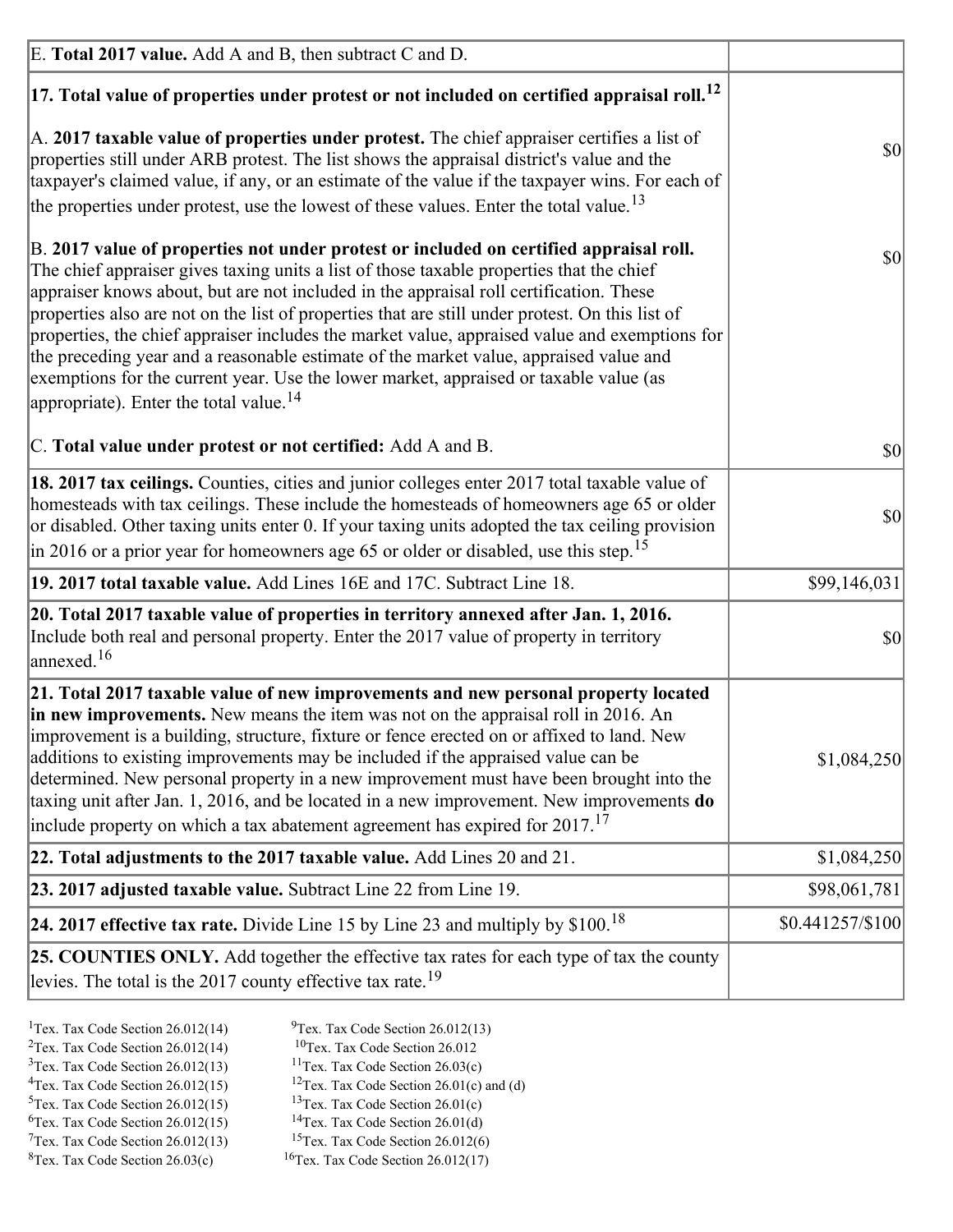## **SECTION 2: Rollback Tax Rate**

The rollback tax rate is split into two separate rates:

- 1. **Maintenance and Operations (M&O):** The M&O portion is the tax rate that is needed to raise the same amount of taxes that the taxing unit levied in the prior year plus eight percent. This rate accounts for such things as salaries, utilities and day-to-day operations.
- 2. **Debt:** The debt tax rate includes the debt service necessary to pay the taxing unit's debt payments in the coming year. This rate accounts for principal and interest on bonds and other debt secured by property tax revenue.

The rollback tax rate for a county is the sum of the rollback tax rates calculated for each type of tax the county levies. In most cases the rollback tax rate exceeds the effective tax rate, but occasionally decreases in a taxing unit's debt service will cause the effective tax rate to be higher than the rollback tax rate.

| <b>Rollback Tax Rate Activity</b>                                                                                                                                                                                                                                                                                                                                                                                                                                                                                                                                                                                                                                       | <b>Amount/Rate</b>     |
|-------------------------------------------------------------------------------------------------------------------------------------------------------------------------------------------------------------------------------------------------------------------------------------------------------------------------------------------------------------------------------------------------------------------------------------------------------------------------------------------------------------------------------------------------------------------------------------------------------------------------------------------------------------------------|------------------------|
| 26. 2016 maintenance and operations (M&O) tax rate.                                                                                                                                                                                                                                                                                                                                                                                                                                                                                                                                                                                                                     | $$0.412440 \times 100$ |
| $ 27.2016$ adjusted taxable value. Enter the amount from Line 11.                                                                                                                                                                                                                                                                                                                                                                                                                                                                                                                                                                                                       | \$97,121,598           |
| 28. 2016 M&O taxes.                                                                                                                                                                                                                                                                                                                                                                                                                                                                                                                                                                                                                                                     |                        |
|                                                                                                                                                                                                                                                                                                                                                                                                                                                                                                                                                                                                                                                                         |                        |
| A. Multiply Line 26 by Line 27 and divide by \$100.                                                                                                                                                                                                                                                                                                                                                                                                                                                                                                                                                                                                                     | \$400,568              |
| B. Cities, counties and hospital districts with additional sales tax: Amount of additional<br>sales tax collected and spent on M&O expenses in 2016. Enter amount from full year's sales<br>tax revenue spent for M&O in 2016 fiscal year, if any. Other taxing units enter 0. Counties<br>exclude any amount that was spent for economic development grants from the amount of<br>sales tax spent.                                                                                                                                                                                                                                                                     | \$208,465              |
| C. Counties: Enter the amount for the state criminal justice mandate. If second or later year,<br>the amount is for increased cost above last year's amount. Other taxing units enter 0.                                                                                                                                                                                                                                                                                                                                                                                                                                                                                | \$0                    |
| D. Transferring function: If discontinuing all of a department, function or activity and<br>transferring it to another taxing unit by written contract, enter the amount spent by the taxing<br>unit discontinuing the function in the 12 months preceding the month of this calculation. If<br>the taxing unit did not operate this function for this 12-month period, use the amount spent<br>in the last full fiscal year in which the taxing unit operated the function. The taxing unit<br>discontinuing the function will subtract this amount in H below. The taxing unit receiving<br>the function will add this amount in H below. Other taxing units enter 0. | \$0                    |
| E. Taxes refunded for years preceding tax year 2016: Enter the amount of M&O taxes<br>refunded in the preceding year for taxes before that year. Types of refunds include court<br>decisions, Tax Code Section 25.25(b) and (c) corrections and Tax Code Section 31.11<br>payment errors. Do not include refunds for tax year 2016. This line applies only to tax years<br>preceding tax year 2016.                                                                                                                                                                                                                                                                     | \$379                  |
| F. Enhanced indigent health care expenditures: Enter the increased amount for the<br>current year's enhanced indigent health care expenditures above the preceding tax year's<br>enhanced indigent health care expenditures, less any state assistance.                                                                                                                                                                                                                                                                                                                                                                                                                 | $ 10\rangle$           |
| G. Taxes in TIF: Enter the amount of taxes paid into the tax increment fund for a<br>reinvestment zone as agreed by the taxing unit. If the taxing unit has no 2017 captured<br>appraised value in Line 16D, enter 0.                                                                                                                                                                                                                                                                                                                                                                                                                                                   | $ 10\rangle$           |
| <b>H. Adjusted M&amp;O Taxes.</b> Add A, B, C, E and F. For taxing unit with D, subtract if<br>discontinuing function and add if receiving function. Subtract G.                                                                                                                                                                                                                                                                                                                                                                                                                                                                                                        | \$609,412              |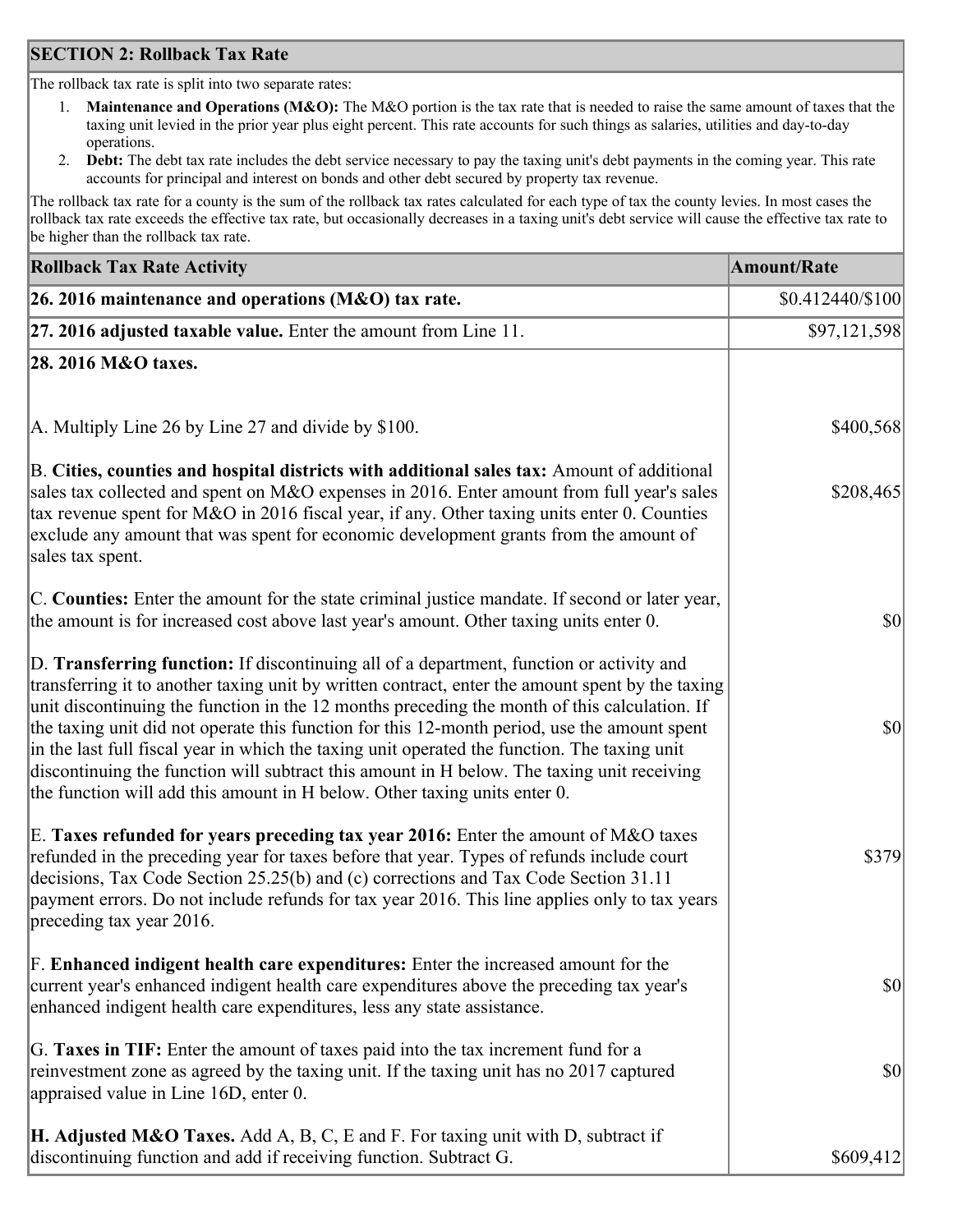| 29. 2017 adjusted taxable value. Enter Line 23 from the Effective Tax Rate Worksheet.                                                                                                                                                                                                                                                                                                          | \$98,061,781           |
|------------------------------------------------------------------------------------------------------------------------------------------------------------------------------------------------------------------------------------------------------------------------------------------------------------------------------------------------------------------------------------------------|------------------------|
| 30. 2017 effective maintenance and operations rate. Divide Line 28H by Line 29 and<br>multiply by \$100.                                                                                                                                                                                                                                                                                       | $$0.621457/\$100$      |
| 31. 2017 rollback maintenance and operation rate. Multiply Line 30 by 1.08.                                                                                                                                                                                                                                                                                                                    | \$0.671173/\$100]      |
| 32. Total 2017 debt to be paid with property taxes and additional sales tax revenue.<br>Debt means the interest and principal that will be paid on debts that:<br>$(1)$ are paid by property taxes,<br>$(2)$ are secured by property taxes,<br>$(3)$ are scheduled for payment over a period longer than one year and<br>$(4)$ are not classified in the taxing unit's budget as M&O expenses. |                        |
| A. Debt also includes contractual payments to other taxing units that have incurred debts on<br>behalf of this taxing unit, if those debts meet the four conditions above. Include only<br>amounts that will be paid from property tax revenue. Do not include appraisal district budget<br>payments. Enter debt amount.                                                                       | \$87,544               |
| B. Subtract unencumbered fund amount used to reduce total debt.                                                                                                                                                                                                                                                                                                                                | \$0                    |
| C. Subtract <b>amount paid</b> from other resources.                                                                                                                                                                                                                                                                                                                                           |                        |
| D. Adjusted debt. Subtract B and C from A.                                                                                                                                                                                                                                                                                                                                                     | <b>\$0</b><br>\$87,544 |
| 33. Certified 2016 excess debt collections. Enter the amount certified by the collector.                                                                                                                                                                                                                                                                                                       | $ 10\rangle$           |
| 34. Adjusted 2017 debt. Subtract Line 33 from Line 32D.                                                                                                                                                                                                                                                                                                                                        | \$87,544               |
| 35. Certified 2017 anticipated collection rate. Enter the rate certified by the collector. If<br>the rate is 100 percent or greater, enter 100 percent.                                                                                                                                                                                                                                        | 100.00%                |
| 36. 2017 debt adjusted for collections. Divide Line 34 by Line 35                                                                                                                                                                                                                                                                                                                              | \$87,544               |
| $37.2017$ total taxable value. Enter the amount on Line 19.                                                                                                                                                                                                                                                                                                                                    | \$99,146,031           |
| <b>38. 2017 debt tax rate.</b> Divide Line 36 by Line 37 and multiply by \$100.                                                                                                                                                                                                                                                                                                                | \$0.088298/\$100       |
| <b>39. 2017 rollback tax rate.</b> Add Lines 31 and 38.                                                                                                                                                                                                                                                                                                                                        | $$0.759471 \times 100$ |
| 40. COUNTIES ONLY. Add together the rollback tax rates for each type of tax the county<br>levies. The total is the 2017 county rollback tax rate.                                                                                                                                                                                                                                              |                        |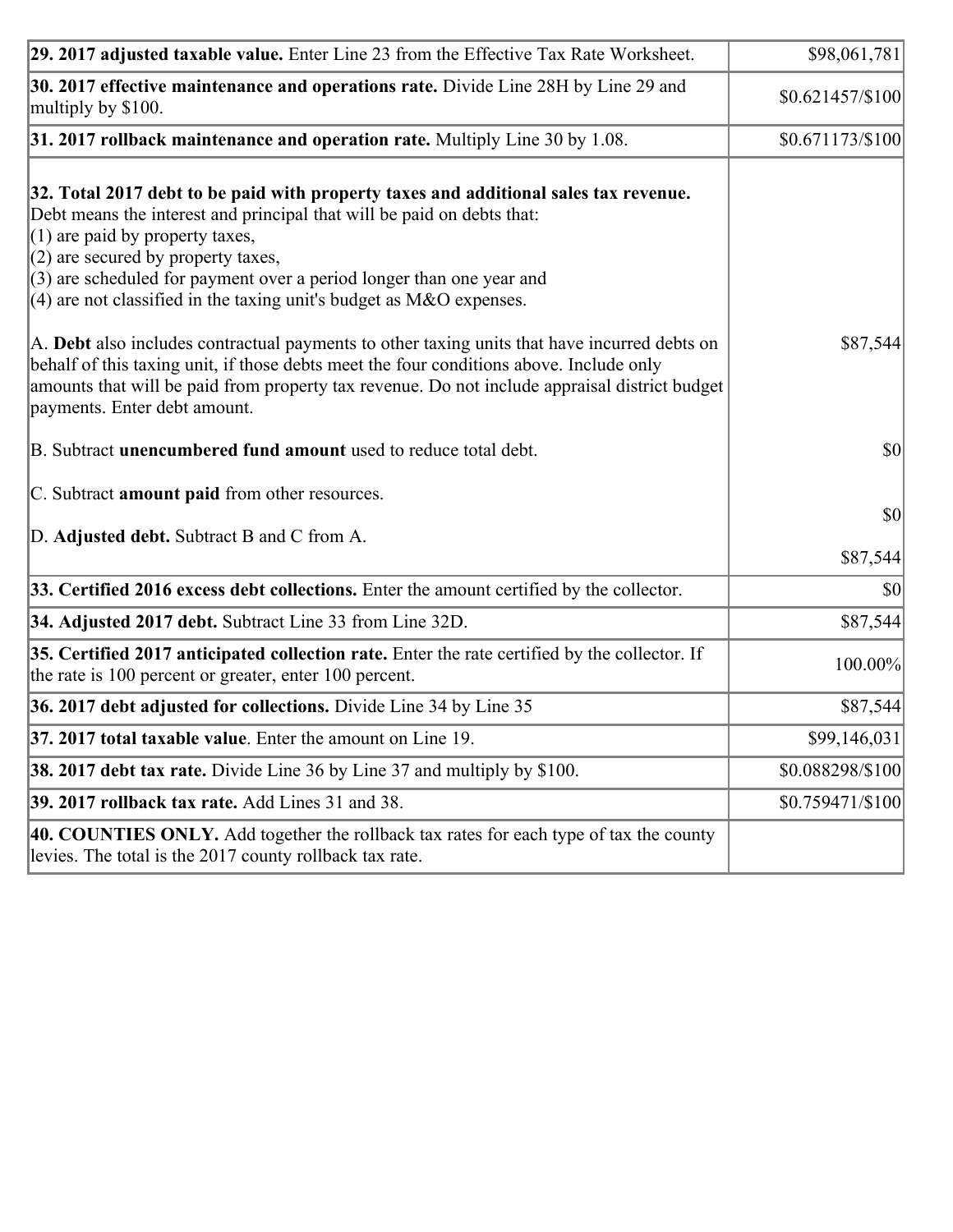## **SECTION 3: Additional Sales Tax to Reduce Property Taxes**

Cities, counties and hospital districts may levy a sales tax specifically to reduce property taxes. Local voters by election must approve imposing or abolishing the additional sales tax. If approved, the taxing unit must reduce its effective and rollback tax rates to offset the expected sales tax revenue.

This section should only be completed by a county, city or hospital district that is required to adjust its effective tax rate and/or rollback tax rate because it adopted the additional sales tax.

| <b>Activity</b>                                                                                                                                                                                                                                                                                                                                                                                      | <b>Amount/Rate</b> |
|------------------------------------------------------------------------------------------------------------------------------------------------------------------------------------------------------------------------------------------------------------------------------------------------------------------------------------------------------------------------------------------------------|--------------------|
| 41. Taxable Sales. For taxing units that adopted the sales tax in November 2016 or May<br>[2017, enter the Comptroller's estimate of taxable sales for the previous four quarters. <sup>20</sup><br>Taxing units that adopted the sales tax before November 2016, skip this line.                                                                                                                    | $\vert$ so $\vert$ |
| 42. Estimated sales tax revenue. Counties exclude any amount that is or will be spent for<br>economic development grants from the amount of estimated sales tax revenue. <sup>21</sup><br>Taxing units that adopted the sales tax in November 2016 or in May 2017.<br>Multiply the amount on Line 41 by the sales tax rate (.01, .005 or .0025, as applicable) and<br>multiply the result by $.9522$ | \$208,465          |
| $ -$ or $-$                                                                                                                                                                                                                                                                                                                                                                                          |                    |
| Taxing units that adopted the sales tax before November 2016.<br>Enter the sales tax revenue for the previous four quarters. Do not multiply by .95.                                                                                                                                                                                                                                                 |                    |
| 43. 2017 total taxable value. Enter the amount from Line 37 of the Rollback Tax Rate<br>Worksheet.                                                                                                                                                                                                                                                                                                   | \$99,146,031       |
| 44. Sales tax adjustment rate. Divide Line 42 by Line 43 and multiply by $$100$ .                                                                                                                                                                                                                                                                                                                    | \$0.210261/\$100   |
| 45. 2017 effective tax rate, unadjusted for sales tax. <sup>23</sup> Enter the rate from Line 24 or 25,<br>as applicable, on the Effective Tax Rate Worksheet.                                                                                                                                                                                                                                       | \$0.441257/\$100   |
| 46. 2017 effective tax rate, adjusted for sales tax.<br>Taxing units that adopted the sales tax in November 2016 or in May 2017.<br>Subtract Line 44 from Line 45. Skip to Line 47 if you adopted the additional sales tax before<br>November 2016.                                                                                                                                                  | \$0.441257/\$100   |
| 47. 2017 rollback tax rate, unadjusted for sales tax. <sup>24</sup> Enter the rate from Line 39 or 40,<br>as applicable, of the Rollback Tax Rate Worksheet.                                                                                                                                                                                                                                         | \$0.759471/\$100   |
| $ 48.2017$ rollback tax rate, adjusted for sales tax. Subtract Line 44 from Line 47.                                                                                                                                                                                                                                                                                                                 | \$0.549210/\$100   |

<sup>17</sup>Tex. Tax Code Section 26.012(17)

<sup>18</sup>Tex. Tax Code Section 26.04(c)

<sup>19</sup>Tex. Tax Code Section 26.04(d)

<sup>20</sup>Tex. Tax Code Section 26.041(d)

- $21$ Tex. Tax Code Section 26.041(i)
- <sup>22</sup>Tex. Tax Code Section 26.041(d)
- <sup>23</sup>Tex. Tax Code Section  $26.04(c)$

<sup>24</sup>Tex. Tax Code Section  $26.04(c)$